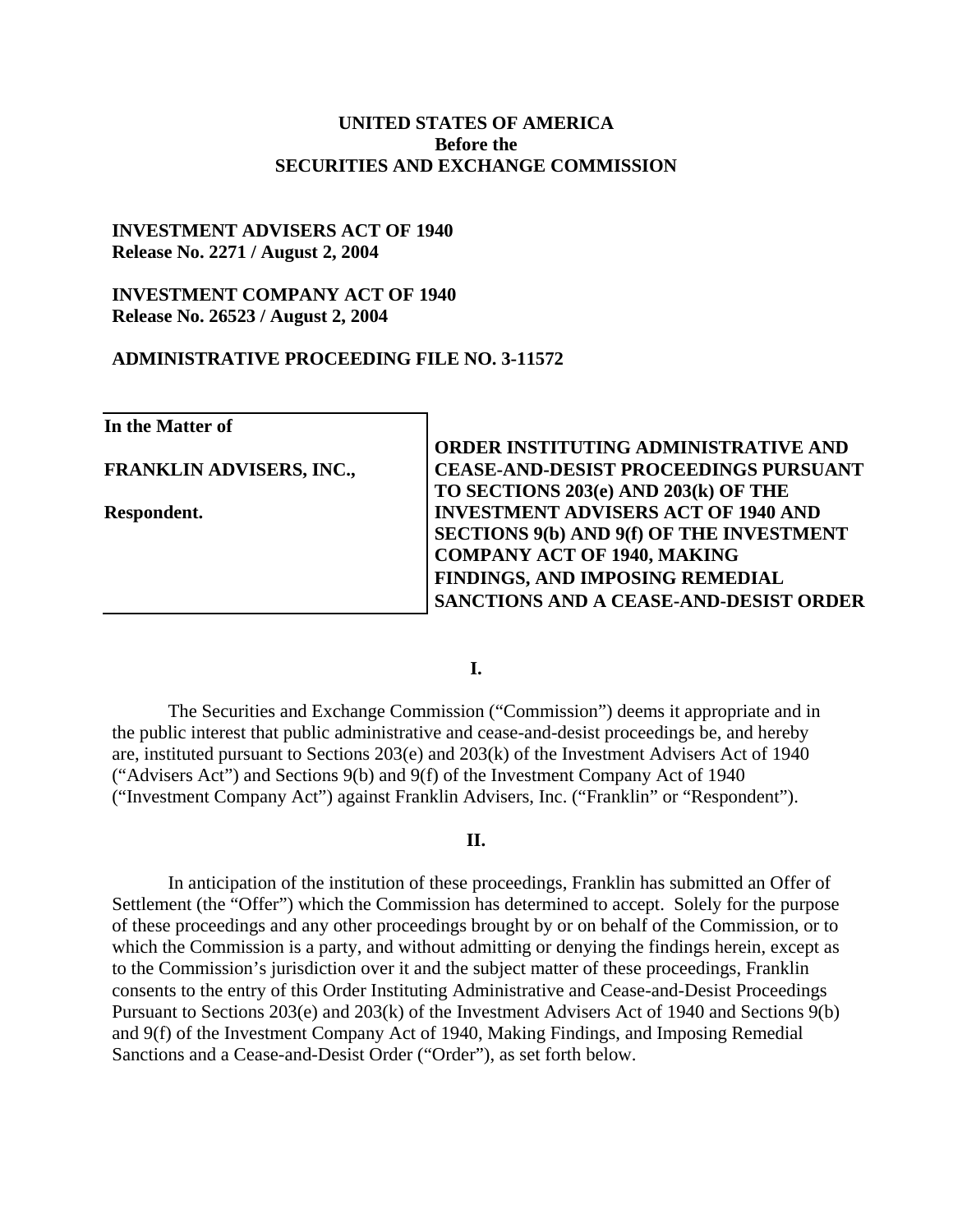## **III**.

On [t](#page-1-0)he basis of this Order and Franklin's Offer, the Commission finds<sup>1</sup> that:

## **Summary**

1. Market timing includes (i) frequent buying and selling of shares of the same mutual fund or (ii) buying or selling mutual fund shares in order to exploit inefficiencies in mutual fund pricing. Market timing, while not illegal per se, can harm other mutual fund shareholders because it can dilute the value of their shares, if the market timer is exploiting pricing inefficiencies, or disrupt the management of the mutual fund's investment portfolio. It can also cause the targeted mutual fund to incur costs borne by other shareholders to accommodate frequent buying and selling of shares by the market timer.

2. Franklin acted contrary to public disclosures and in violation of fiduciary duties when it allowed certain parties to market time funds it advised. This misconduct falls into these categories: (i) during at least 1996-2001, Franklin followed an undisclosed practice under which it approved requests to conduct market timing in a manner that conflicted with certain guidelines in the fund prospectuses; (ii) during 1998-2000, Franklin allowed a representative of a brokerdealer to market time a Franklin fund that prohibited investments by market timers; (iii) Franklin failed to disclose that over 30 identified market timers were allowed to freely market time for several months in 2000, contrary to prospectus language that indicated market timing would be monitored and restricted; (iv) after other identified timers were told to stop their activities in September 2000, Franklin gave one favored timer permission to continue to time \$75 million in assets with unlimited trades for several more months; and (v) also after September 2000, Franklin gave a known market timer permission to time a mutual fund that prohibited investments by market timers simultaneously with the timer making a \$10 million investment in a new hedge fund.

3. By virtue of the activities alleged herein, Franklin willfully violated Sections 206(1) and 206(2) of the Investment Advisers Act of 1940 ("Advisers Act") and Section 34(b) of the Investment Company Act of 1940 ("Investment Company Act").

# **Respondent**

4. Franklin is an investment adviser registered with the Commission and headquartered in San Mateo, California. Franklin provides investment advisory, portfolio management, and administrative services to a majority of the mutual funds in the Franklin Templeton Investments complex. Franklin earns fees based on assets that are under management in the funds for which Franklin serves as investment adviser.

5. Franklin is a wholly owned subsidiary of Franklin Resources, Inc., a Delaware corporation headquartered in San Mateo, California, that has securities registered under Section 12(g) of the Securities Exchange Act of 1934 and files periodic reports with the Commission.

<span id="page-1-0"></span> $\frac{1}{1}$  The findings herein are made pursuant to Franklin's Offer and are not binding on any other persons or entities in this or any other proceeding.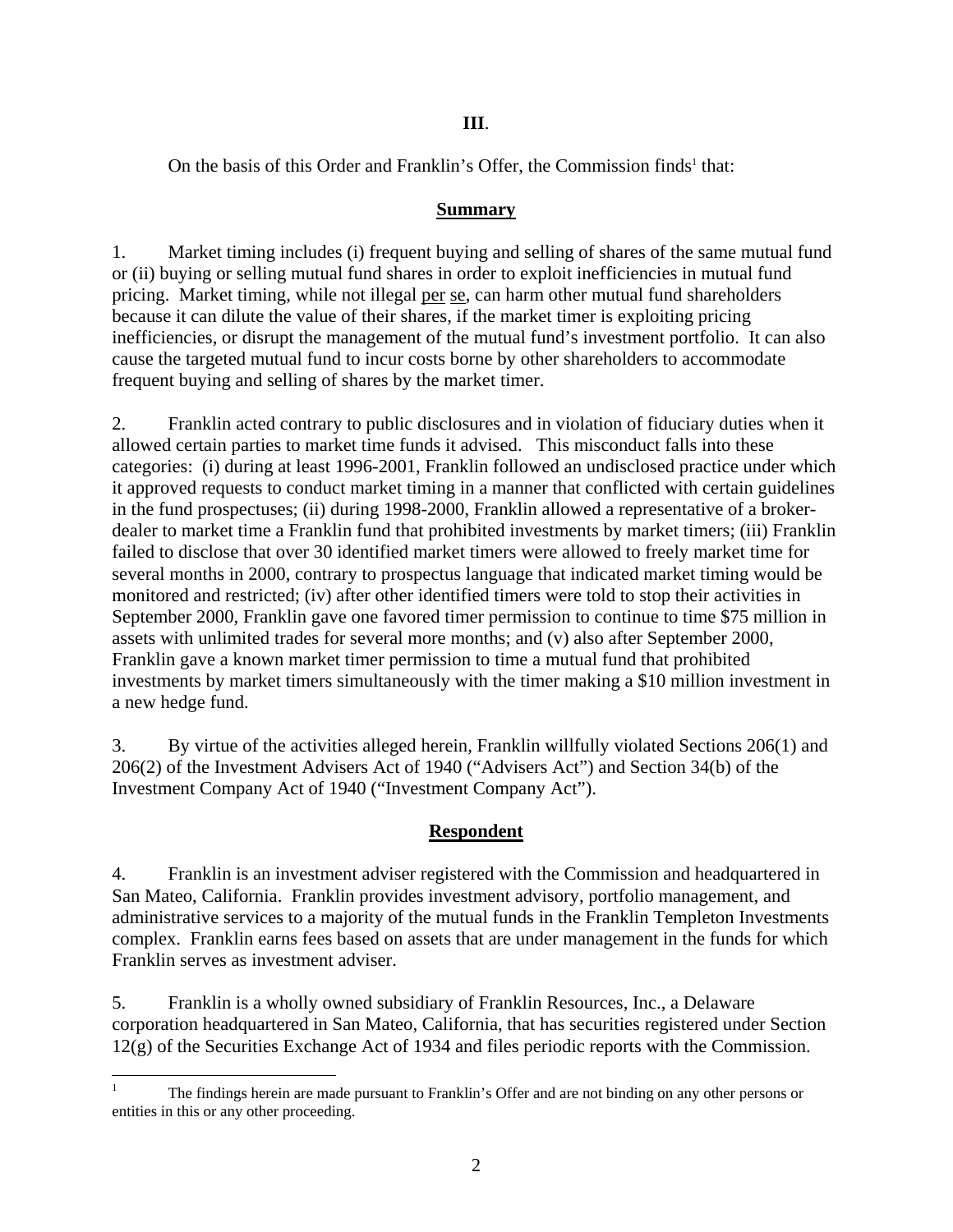Franklin Resources, Inc. and its subsidiaries operate under the name "Franklin Templeton Investments," here shortened to "FT." Through the subsidiaries, FT provides a broad range of investment advisory, investment management, and related services to open-end investment companies, including a family of over 100 retail mutual funds referred to herein as the "FT funds."

#### **Facts**

### Franklin Followed an Undisclosed Practice Under Which it Allowed Timers to Trade in a Manner That Conflicted With Certain Guidelines in the Fund Prospectuses.

6. Since at least 1996, prospectuses for FT funds have generally contained language addressing market timing activity. The language has varied from fund to fund and over time, but the prospectuses have typically stated that a shareholder who engages in more than two roundtrips (a purchase into a fund followed by sale out of the fund) in a calendar quarter "will be" considered a market timer, or "may be" considered a market timer. Prospectuses have also indicated that shareholders who buy or sell in amounts equal to at least \$5 million, or more than 1% of the fund's net assets, "may be" or "will be" considered market timers. Some fund prospectuses have absolutely prohibited investments by market timers, while others have said the fund "may" reject market timers. Although language has varied, the prospectuses have created a clear impression that market timing in FT funds was discouraged and would be closely monitored and restricted with reference to the round-trip and transaction amount limitations stated in the prospectuses.

7. During at least 1996-2001, Franklin entertained requests to conduct market timing trading under a standard different from that expressed in the prospectuses. At times, parties would seek advance approval to conduct market timing in FT funds. Such requests were forwarded to Franklin portfolio managers. Although the prospectuses contained numerical guidelines regarding the frequency and dollar amounts of timing trades that might be allowed by the funds, Franklin actually decided whether to grant the requests based solely on whether the portfolio managers thought the proposed trading would be disruptive to the fund involved. Contrary to what the public would have understood from reading the FT prospectuses, the prospectus guidelines were irrelevant to Franklin's decisions. Franklin approved timing agreements inconsistent with the prospectus guidelines. None of the FT prospectuses disclosed this practice nor did Franklin disclose the practice to the fund boards or to fund shareholders. Franklin earned fees on the assets used in the timing it permitted under its undisclosed practice.

8. While Franklin was following the practice, it participated in annual reviews of the prospectuses, which were incorporated in registration statements filed by the registered investment companies that operated FT funds. During the reviews, Franklin could suggest changes in the prospectus language, yet Franklin never caused the language to be changed to reflect its undisclosed practice.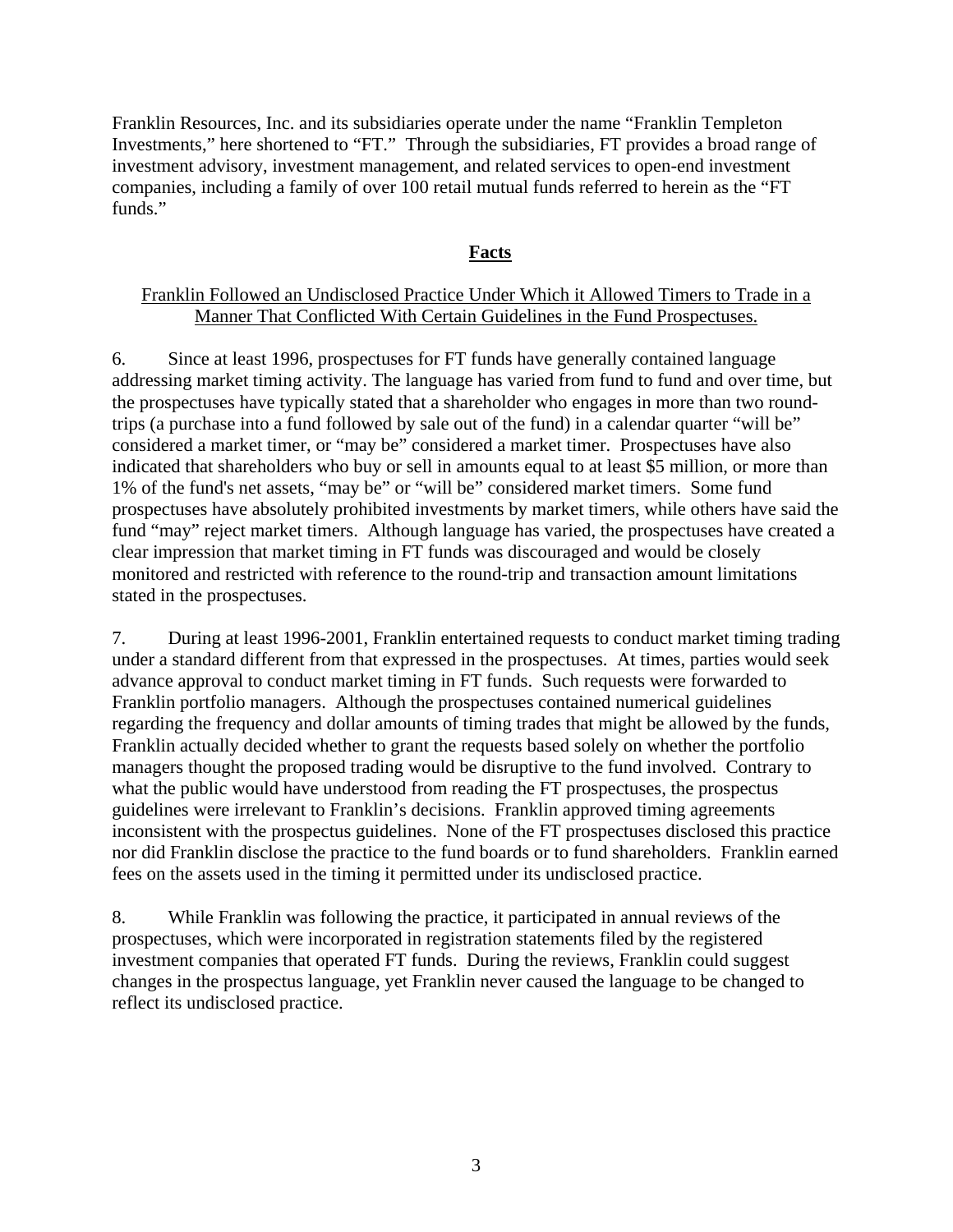## From July 1998 Through September 2000, Franklin Permitted Timing in a Fund That Firmly Prohibited It.

9. During July 1998 through September 2000, Franklin allowed undisclosed market timing in a fund that flatly prohibited investments by market timers.

10. In July 1998, a representative of a broker-dealer sought permission to frequently trade on behalf of two clients in a FT mutual fund. The representative's clients were partnerships that often engaged in market timing.

11. Consistent with Franklin's practice, the representative's request was forwarded to the Franklin portfolio manager for the mutual fund. Without consulting the fund's prospectus, the portfolio manager concluded that allowing the representative to make up to five round-trip trades per quarter of \$5 million each in the fund would not be disruptive, and Franklin then approved the representative's request. At that time, the prospectus for the fund stated in general terms that the fund did not allow "investments by market timers." Six weeks later, the prospectus language was changed to make clear that any shareholder who made more than two round-trip exchanges per calendar quarter would be considered a market timer and prohibited from trading in the fund. After this change, the broker-dealer representative continued to trade actively and profitably under his arrangement until approximately September 2000, when FT as a whole made efforts to stop most identified market timers.

## Franklin Failed to Disclose That Identified Timers Were Allowed to Freely Time FT Funds During Several Months in 2000**.**

12. Starting in late 1999 and continuing through September 2000, FT generally made efforts to better detect and stop unauthorized market timing in its funds. For several months during this period, however, identified timers were allowed to continue their timing activities largely without limitation. Franklin failed to disclose that it was allowing certain timers to trade in a manner inconsistent with prospectus language.

13. In late 1999, FT staff began to collect information on the activities of unauthorized market timers as a part of an effort to better control them. By early 2000, staff of FT's brokerdealer and transfer agent subsidiaries had identified 36 representatives of third-party brokerdealers, investment advisers, and customers as "repeat offenders" who had market timed FT funds without permission, including funds advised by Franklin. By April 2000, the staff estimated that about \$1 billion in unauthorized timing money was held in FT funds. Because each timer moved money in and out of funds repeatedly, the \$1 billion produced many billions of dollars in timing trades, in the aggregate.

14. In April 2000, FT's broker-dealer subsidiary approved a plan to study market timing as part of a long-term plan to combat it. During the study period, the 36 timers were allowed to continue their timing activities as they had before, but with several limitations: (i) most of the timers were asked to place their trades through the market timing desk operated by FT's transfer agent subsidiary; (ii) the timers were asked to not put any new timing money into FT funds; and (iii) the timers could not time funds with prospectuses that flatly prohibited market timing. Also,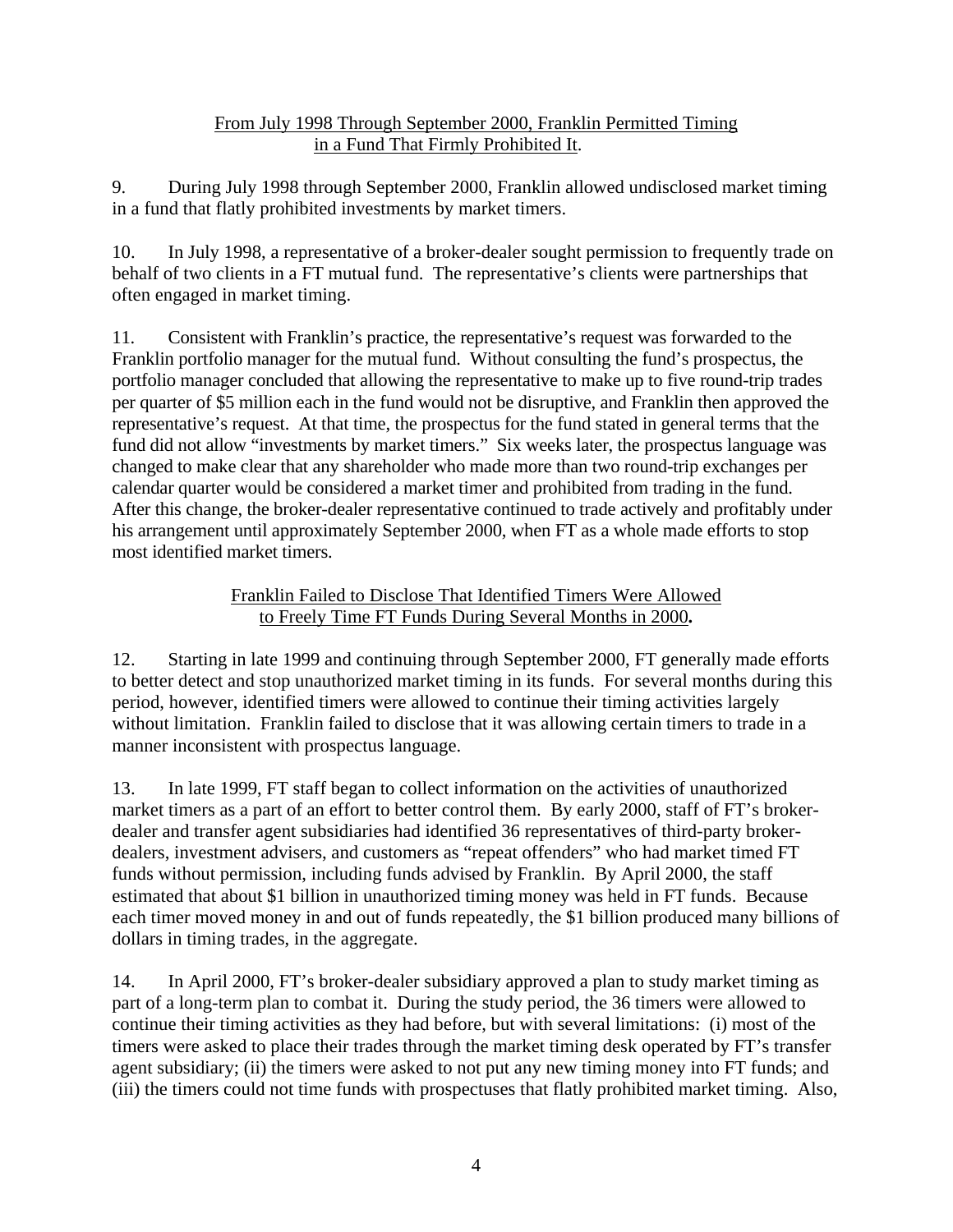if a portfolio manager happened to notice and object to timing activity in his or her fund, the market timing desk would attempt to limit the activity. The plan was to study the timers' activities during the period required for the funds to adopt and implement revised prospectus language that would enable FT to more effectively restrict timing at a later date. However, notwithstanding the revision of the prospectus language, FT could have immediately begun rejecting the identified timers' trades and thereby decreased their activity.

15. A senior executive of the broker-dealer subsidiary told a Franklin officer that he did not favor allowing the 36 timers to continue timing freely and instead wanted to do whatever was possible to combat the timers immediately. The Franklin officer disagreed and overruled him.

16. Franklin did not disclose to the boards of the affected funds or to investors that the identified timers were being allowed to continue their timing. Fund prospectuses, which gave investors the impression that timing in FT funds would be closely monitored and restricted, were thereby rendered misleading during the period of the free timing.

17. In September 2000, the free timing period ended. After a legal review and advance notice to shareholders, the FT funds implemented revised prospectus language to better restrict market timing. At the same time, staff of the market timing desk informed the identified timers that they could no longer time the FT funds and imposed stop codes on accounts or on trades by certain registered representatives to prevent timing. During the free timing period, the 36 identified timers conducted extensive and profitable trading in FT funds.

# Even After Taking Steps to Stop All Market Timing Activity in September 2000, Franklin Allowed One Market Timer to Continue Timing.

18. Although the market timing desk cut off all the other identified timers in September 2000, Franklin gave permission for an investment management firm ("the IMF") to continue to market time through the end of the year. In an undisclosed arrangement, Franklin had been allowing the IMF to time two tax-free bond funds for several years.

19. The IMF's market timing trading began in approximately 1996. The IMF's founder was an acquaintance of a senior executive of FT. The senior executive asked a Franklin officer to introduce the IMF's founder to the portfolio managers for FT's bond funds. After the Franklin officer did so, the IMF founder received approval from Franklin to make frequent trades in two of the bond funds. Both before and after this point, Franklin and other entities within FT denied other traders' requests for timing privileges in various other FT funds.

20. The IMF initially traded only \$7 million in timing assets in and out of the two bond funds. By January 1998, the IMF's timing money in the funds had increased to at least \$185 million. A supervisor in Franklin's municipal bond department ("the bond fund supervisor") wrote an email complaining that the magnitude of the IMF's trading was disrupting the management of the funds. The bond fund supervisor proposed reducing the size of the timing assets and/or limiting the number of exchanges. He complained that having to keep the IMF's timing money in short-term securities rather than the funds' long-term bonds was making it more difficult to maintain the funds' dividends. He pointed out that the IMF's trading had exceeded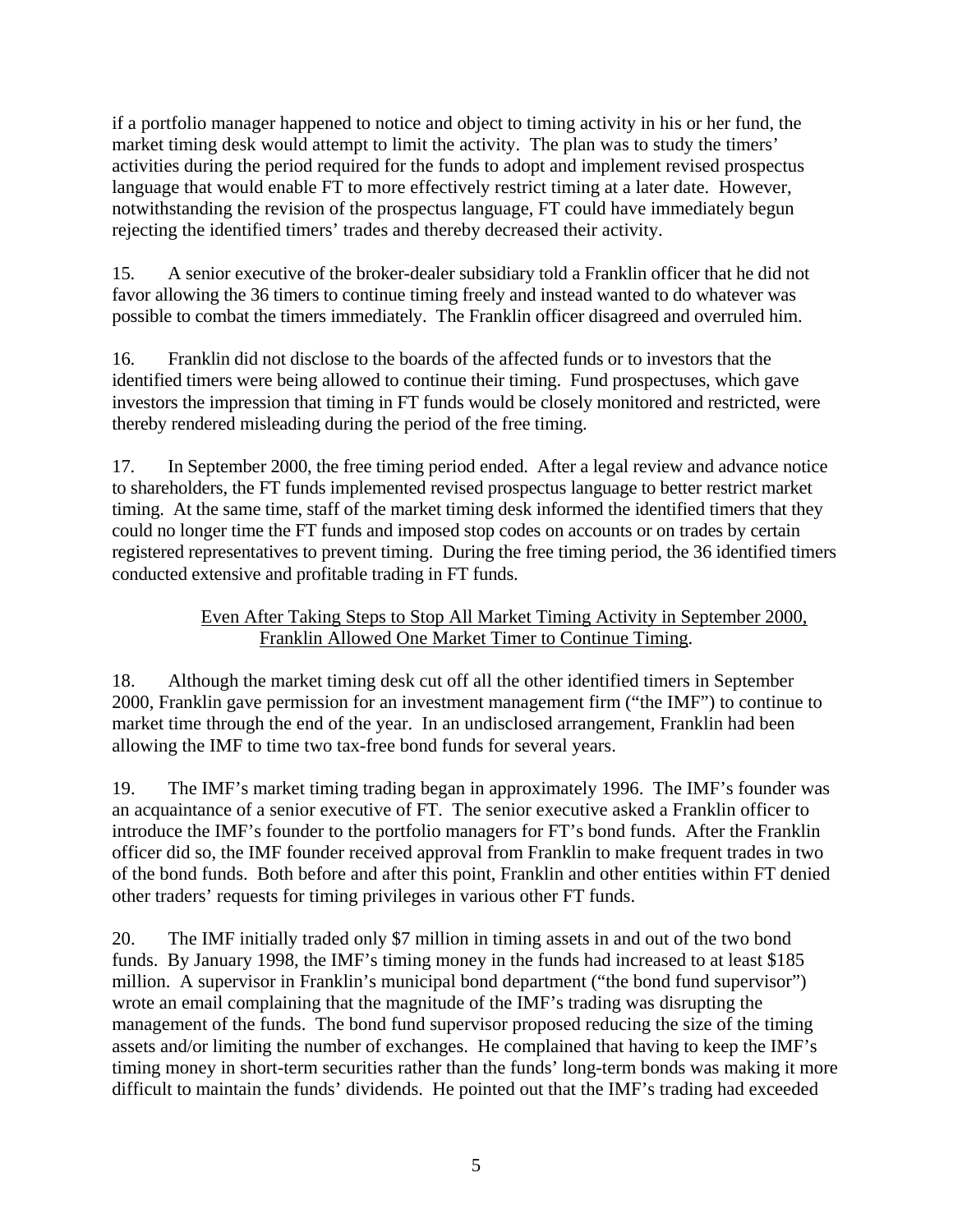activity levels set forth in market timing guidelines in the prospectuses for the funds. In March 1998, one of the bond funds temporarily experienced inadequate cash as a byproduct of processing adjustments that had to be made on the IMF's trades.

21. In response to the bond fund supervisor's complaints, a Franklin officer suggested allowing the IMF to make 10 round-trips (a purchase into a fund followed by sale out of the fund) per year with \$140 million in timing assets. In July 1998 after a series of email exchanges, the bond fund supervisor said that he could "live with" the IMF's money being reduced to \$50 million in one fund and \$25 million in the other fund, with no limit on the frequency or size of round-trips. Franklin approved this arrangement, giving the IMF six months to reduce the timing assets to the agreed levels. The assets were not reduced to those levels until the end of the sixmonth grace period. Therefore, from the time when the bond fund supervisor first complained about the excessive and problematic trading in early 1998 until the end of that year, the IMF was permitted to trade in excess of levels the bond fund supervisor was comfortable with.

22. The IMF continued to time the two bond funds throughout 1999 and 2000. In particular, when the free timing period ended in September 2000, Franklin permitted the IMF to continue timing until the end of the year. The trading privileges granted to the IMF were never disclosed to the boards of the bond funds or to investors. During 1997-2000, the IMF traded extensively and profitably in the two bond funds.

# In 2001, Franklin Gave a Known Market Timer Permission to Time a Fund That Prohibited Market Timers Simultaneous With His Investment in a New Hedge Fund.

23. In August 2001, after FT had stopped market timing activity, Franklin gave a known market timer undisclosed permission to time a mutual fund that flatly prohibited market timers. At about the same time, the market timer invested \$10 million in a new FT hedge fund.

24. In early 2001, FT began to develop a hedge fund business. An employee of a FT subsidiary ("the subsidiary employee") was assigned to work on establishing funds and attracting investors.

25. In seeking investors for a hedge fund, the subsidiary employee came into contact with an individual who for several years conducted a massive scheme of market timing. During the course of his scheme, this individual ("the timer") and his associates contacted many mutual fund companies seeking so-called timing capacity.

26. By the time the subsidiary employee and the timer made contact in early 2001, the timer had already market timed FT funds, without permission. In approximately June 2001, FT's broker-dealer subsidiary rejected a proposed \$30 million investment by the timer because it was viewed as market timing money.

27. In August 2001, the timer wrote emails to the subsidiary employee asking for permission to conduct up to twelve round-trips per quarter of up to \$45 million each in a FT mutual fund for which Franklin served as investment adviser. The timer stated that in return for the trading privileges he sought, he would invest \$10 million in the hedge fund.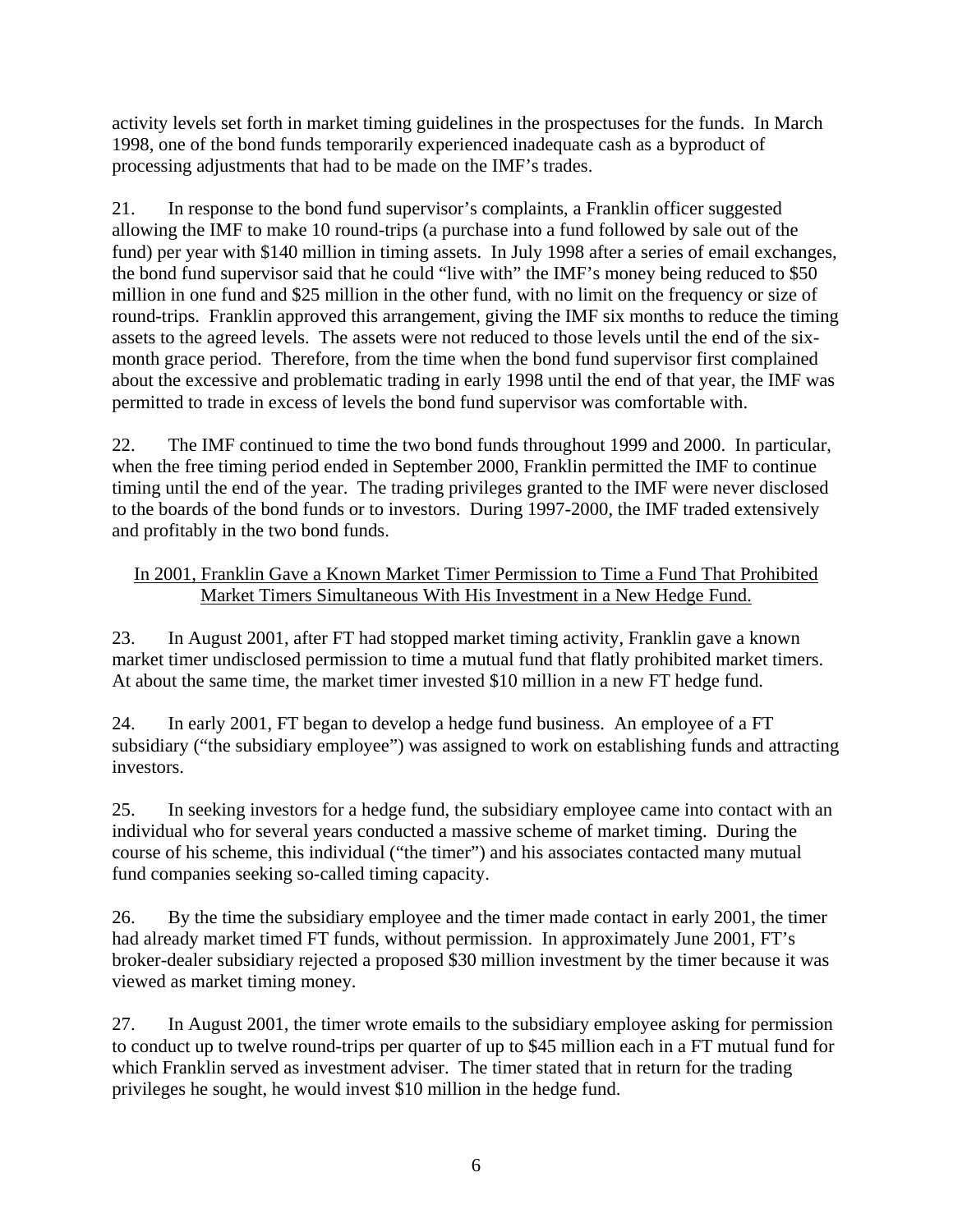28. The prospectus for the mutual fund stated that the fund did "not allow investments by Market Timers" and Franklin knew that the timer was a market timer. Nonetheless, Franklin granted the timer's request to trade in the mutual fund based on the portfolio manager's view that the trading would not disrupt the fund and on the condition that the mutual fund trading and hedge fund investment could not be linked. Contrary to Franklin's directive and without Franklin's knowledge, the subsidiary employee struck an arrangement with the timer under which the timer's investment in the hedge fund was linked to his being able to conduct the round-trips in the mutual fund.

29. In early September 2001, the timer put \$10 million in the hedge fund, becoming its first investor. From mid-September through late October, the timer made three round-trips of roughly \$20 million in the mutual fund. After the three round-trips, the timer conducted no further trading in FT mutual funds. The special trading privileges granted to the timer were never disclosed to the board of the mutual fund involved or to investors.

### FT Has Generally Tried in Good Faith to Stop Market Timing.

30. Despite the conduct described above, FT as a whole has generally sought to detect, discourage, and prevent market timing in its funds. FT began to increase its efforts to control market timing in 1999, at a time when other mutual fund complexes were encouraging timers. FT has rejected many potentially lucrative proposals from market timers. As described above, however, Franklin allowed some market timing in violation of fund disclosures and its fiduciary duties.

### Violations

31. As a result of the conduct described above, Franklin willfully violated Sections 206(1) and 206(2) of the Advisers Act in that it, while acting as an investment adviser, employed devices, schemes, or artifices to defraud clients or prospective clients; and engaged in transactions, practices, or courses of business which operated or would operate as a fraud or deceit upon clients or prospective clients. Specifically, Franklin followed a practice under which it considered market timing requests without considering the relevant prospectus language on market timing. This practice, which Franklin never disclosed to fund boards and investors, resulted in extensive market timing. Franklin also failed to disclose to fund boards or investors that during the free timing period, identified market timers were allowed to continue their extensive timing activities. Franklin's undisclosed practice and the timing allowed during the free timing period were contrary to the impression given investors by the language of the prospectuses and thus rendered the prospectuses materially false and misleading.

32. As a result of the conduct described above, Franklin willfully violated Section 34(b) of the Investment Company Act in that it made an untrue statement of material fact in a registration statement, application, report, account, record, or other document filed or transmitted pursuant to the Investment Company Act, or omitted to state therein any fact necessary in order to prevent the statements made therein, in the light of the circumstances under which they were made, from being materially misleading.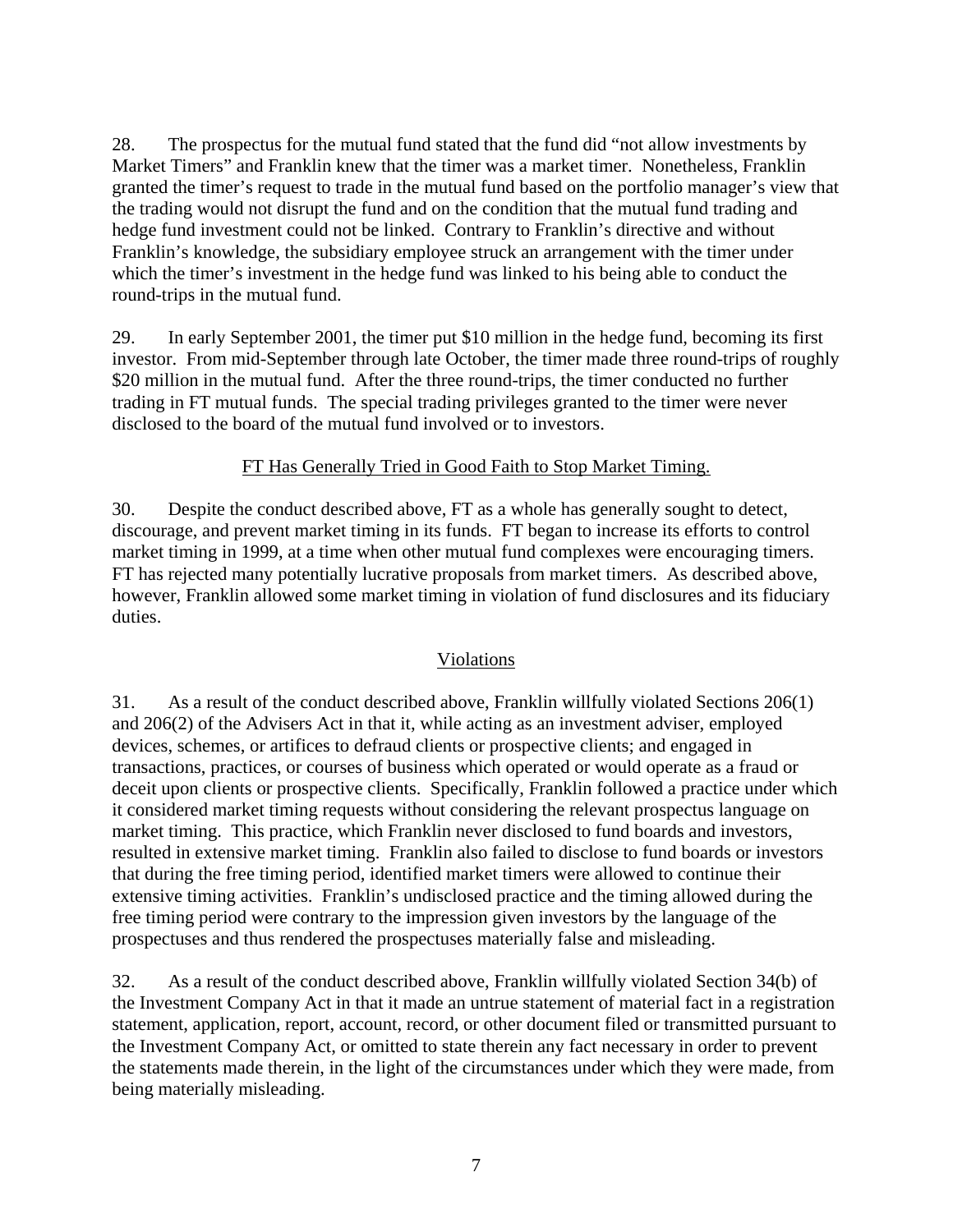## Certain Remedial Efforts and Undertakings

33. In determining to accept the Offer, the Commission further considered the following efforts voluntarily undertaken by Franklin:

Franklin shall use its best efforts (i) to cause all other registered investment adviser subsidiaries of Franklin Resources, Inc. to perform the undertakings in Section IV.B. and Sections IV.E. through IV.I. below; (ii) to cause Franklin Resources, Inc. and its subsidiaries to comply with the excess recovery undertaking in Section IV.D. below; and (iii) to cause Franklin Resources, Inc. and its subsidiaries to provide such cooperation as may be needed to facilitate the performance of the undertakings in Section IV. below.

**IV.** 

In view of the foregoing, the Commission deems it appropriate and in the public interest to impose the sanctions specified in Franklin's Offer.

Accordingly, it is hereby ORDERED:

A. Pursuant to Section 203(k) of the Advisers Act and Section 9(f) of the Investment Company Act, Respondent Franklin shall cease and desist from committing or causing any violations and any future violations of Sections 206(1) and 206(2) of the Advisers Act and Section 34(b) of the Investment Company Act.

### **Undertakings**

B. General Compliance. Franklin shall comply with the following undertakings:

1. Franklin shall at its own expense establish and staff a full-time senior-level position whose responsibilities shall include compliance matters related to conflicts of interests. This officer will report directly to the chief compliance officer of Franklin.

2. Franklin shall require that its chief compliance officer or a member of his or her staff review compliance with the policies and procedures established to address compliance issues under the Investment Advisers Act and Investment Company Act and that any violations be reported to the President of Franklin and the independent trustees and directors of the FT funds.

3. Franklin shall require its chief compliance officer to report to the independent trustees and directors of the FT funds any breach of fiduciary duty and/or the federal securities laws to the extent that such breaches relate to fund business of which he or she becomes aware in the course of carrying out his or her duties, with such frequency as the independent trustees and directors of the FT funds may instruct, and in any event at least quarterly, provided however that any material breach (i.e., any breach that would be important, qualitatively or quantitatively, to a reasonable director) shall be reported promptly.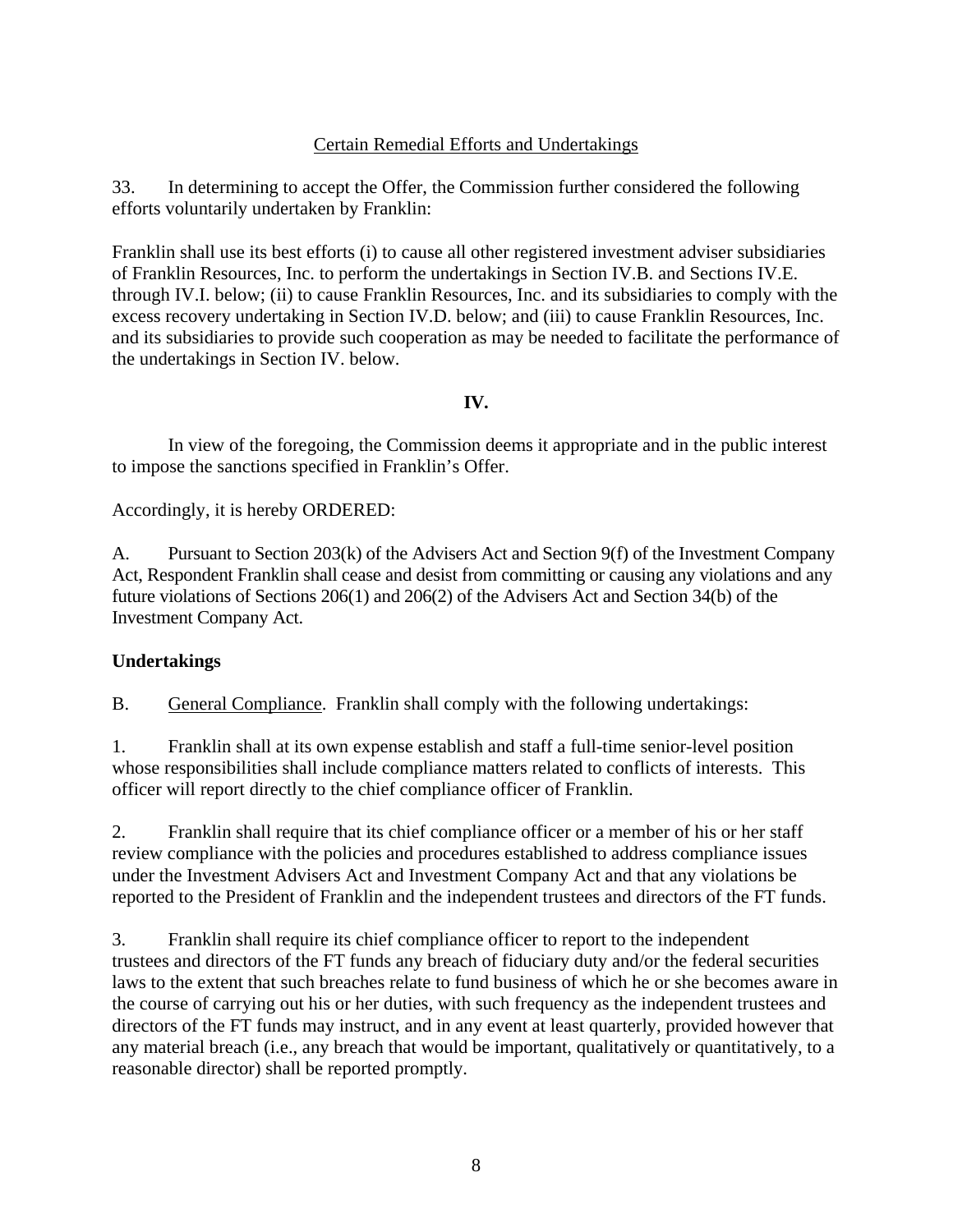4. Franklin shall establish a corporate ombudsman to whom Franklin employees may convey concerns about Franklin business matters that they believe implicate matters of ethics or questionable practices. Franklin shall establish procedures to investigate matters brought to the attention of the ombudsman, and these procedures shall be presented for review and approval by the independent trustees and directors of the FT funds. Franklin shall also review matters to the extent relating to fund business brought to the attention of the ombudsman, along with any resolution of such matters, with the independent trustees and directors of the FT funds with such frequency as the independent trustees and directors of such funds may instruct.

 C.Distribution of Disgorgement and Penalty. Franklin shall also comply with the following undertakings:

1. Franklin shall retain, within 30 days of the date of entry of the Order, the services of an Independent Distribution Consultant not unacceptable to the staff of the Commission and acceptable to the independent trustees and directors of the FT funds. The Independent Distribution Consultant's compensation and expenses shall be borne exclusively by Franklin. Franklin shall require the Independent Distribution Consultant to develop a Distribution Plan for the distribution of the total disgorgement and penalty ordered in paragraph IV.J. below to the shareholders of FT mutual funds managed by Franklin or its affiliates to compensate fairly and proportionately the funds' shareholders for market timing trading activity during the relevant period, according to a methodology developed in consultation with Franklin and the independent trustees and directors of the affected FT funds and acceptable to the staff of the Commission. Franklin shall cooperate fully with the Independent Distribution Consultant and shall provide the Independent Distribution Consultant with access to its files, books, records, and personnel as reasonably requested for the review.

2. To require the Independent Distribution Consultant to submit to Franklin and the staff of the Commission the Distribution Plan no more than 120 days after the date of entry of the Order.

3. With respect to any determination or calculation of the Independent Distribution Consultant with which Franklin or the staff of the Commission does not agree, such parties shall attempt in good faith to reach an agreement within 150 days of the date of entry of the Order. In the event that Franklin and the staff of the Commission are unable to agree on an alternative determination or calculation, within 180 days of the date of entry of the Order, they shall each advise, in writing, the Independent Distribution Consultant of any determination or calculation from the Distribution Plan that each considers to be inappropriate and state in writing the reasons for considering such determination or calculation inappropriate.

4. Within 195 days of the date of entry of this Order, Franklin shall require that the Independent Distribution Consultant submit the Distribution Plan for the administration and distribution of disgorgement and penalty funds pursuant to the Commission's Rules of Practice. Following a Commission order approving a final plan of disgorgement, as provided in the Rules of Practice, Franklin shall require that the Independent Distribution Consultant, with Franklin, take all necessary and appropriate steps to administer the final plan for distribution of disgorgement and penalty funds.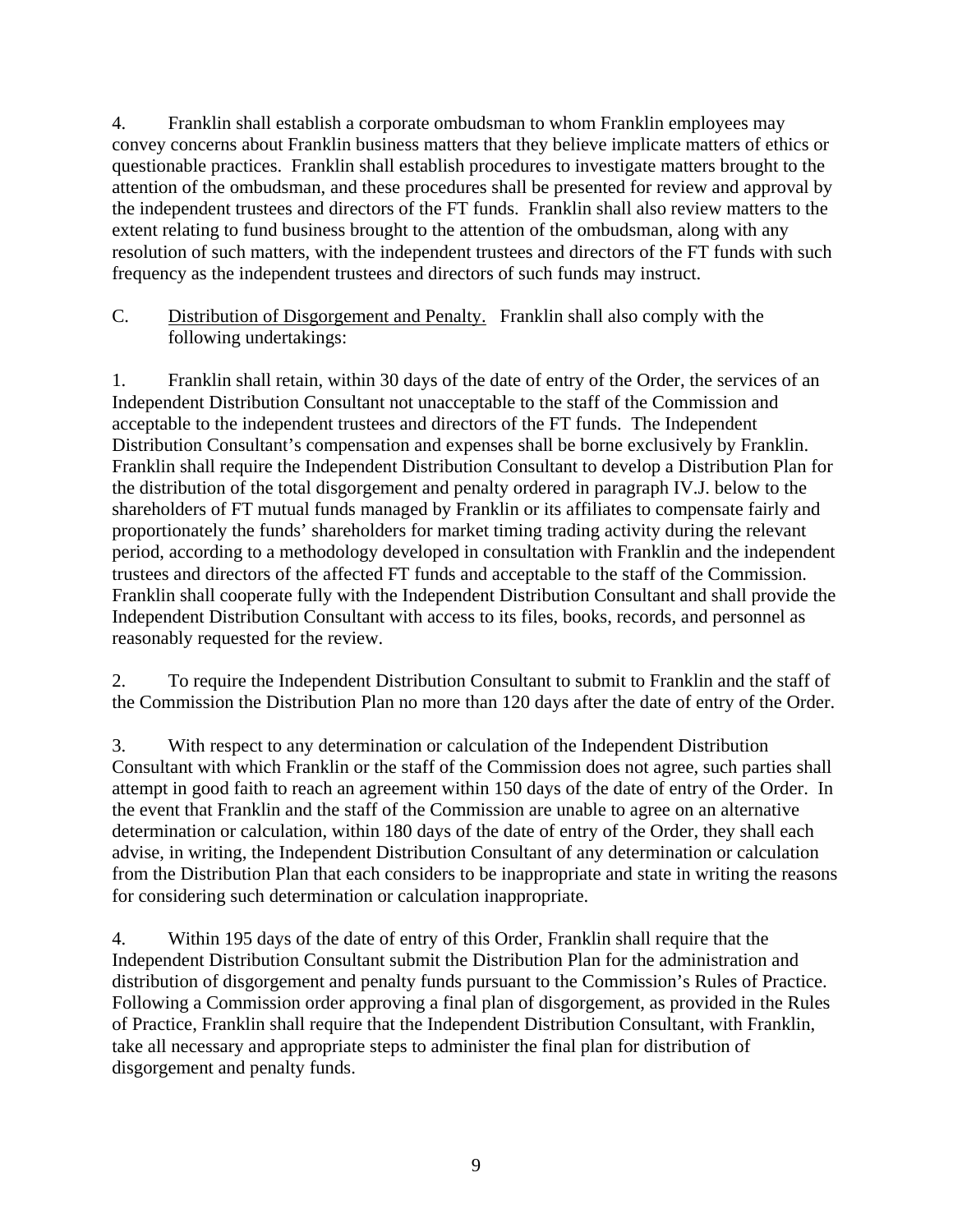5. To require the Independent Distribution Consultant to enter into an agreement that provides that, for the period of the engagement and for a period of two years from completion of the engagement, the Independent Distribution Consultant shall not enter into any employment, consultant, attorney-client, auditing or other professional relationship with Franklin or Franklin Resources, Inc., or any of their present or former subsidiaries, affiliates, trustees, directors, officers, employees, or agents acting in their capacity as such. The agreement will also provide that the Independent Distribution Consultant will require that any firm with which the Independent Distribution Consultant is affiliated or of which he or she is a member, and any person engaged to assist the Independent Distribution Consultant in performance of his or her duties under the Order shall not, without prior written consent of the independent trustees and directors of the FT funds and the staff of the Commission, enter into any employment, consultant, attorney-client, auditing or other professional relationship with Franklin or Franklin Resources, Inc. or any of their present or former subsidiaries, affiliates, trustees, directors, officers, employees, or agents acting in their capacity as such for the period of the engagement and for a period of two years after the engagement.

 D. Excess Recovery. Franklin shall also undertake to disgorge and pay to the Commission all amounts in excess of \$30 million that it obtains, through settlement, final judgment or otherwise, from individuals or entities alleged to have engaged in market timing in any of the FT funds. Such amounts shall be distributed pursuant to the Distribution Plan referenced in paragraph IV.C.1 above.

 E.Periodic Compliance Review. Commencing in 2005, and at least once every other year thereafter, Franklin shall undergo a compliance review by a third party, who is not an interested person, as defined in the Investment Company Act, of Franklin. At the conclusion of the review, the third party shall issue a report of its findings and recommendations concerning Franklin's supervisory, compliance, and other policies and procedures designed to prevent and detect breaches of fiduciary duty and federal securities law violations by Franklin and its employees in connection with their duties and activities on behalf of and related to the FT funds. Each such report shall be promptly delivered to Franklin's chief compliance officer, the independent trustees and directors of the FT funds, and to the Compliance or Audit Committee of the board of trustees or directors of each FT fund.

 F.Certification. No later than twenty-four months after the date of entry of the Order, the President of Franklin shall certify to the Commission in writing that Franklin has fully adopted and complied in all material respects with the undertakings set forth in this section IV or, in the event of material non-adoption or non-compliance, shall describe such material non-adoption and non-compliance.

 G.Recordkeeping. Franklin shall preserve for a period not less than six years from the end of the fiscal year last used, the first two years in an easily accessible place, any record of Franklin's compliance with the undertakings set forth in this section IV.

 H.Deadlines. For good cause shown, the Commission's staff may extend any of the procedural dates set forth above.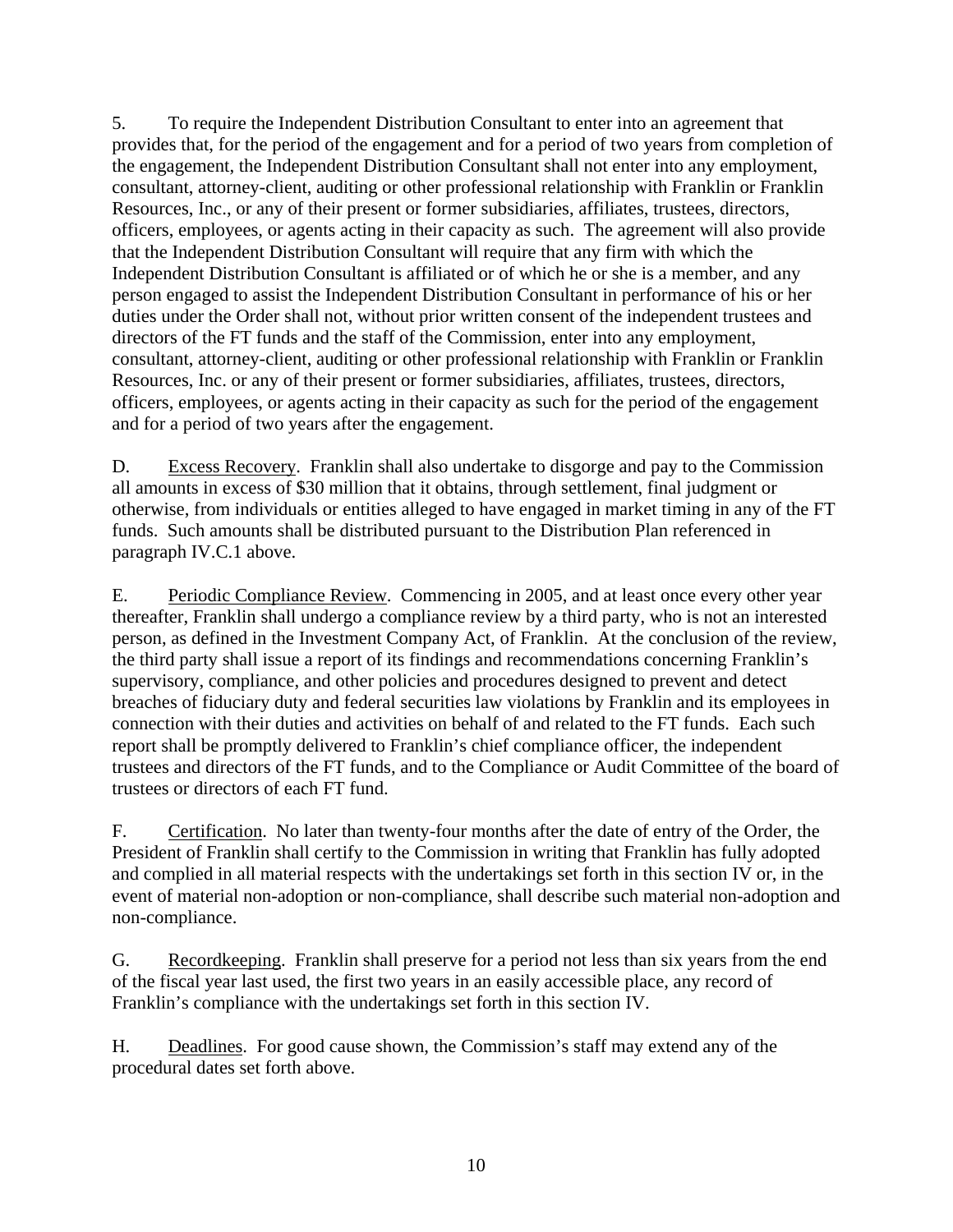I. Other Obligations and Requirements. Nothing in this Order shall relieve Franklin of any other applicable legal obligation or requirement, including any rule adopted by the Commission subsequent to this Order.

# **Disgorgement and Civil Money Penalties**

J. Franklin shall pay disgorgement in the amount of \$30 million ("Disgorgement") and civil money penalties in the amount of \$20 million ("Penalties"), for a total payment of \$50 million.

K. There shall be, pursuant to Section 308(a) of the Sarbanes-Oxley Act of 2002, a Fair Fund established for the funds described in Section IV.J. Regardless of whether any such Fair Fund distribution is made, amounts ordered to be paid as civil money penalties pursuant to this Order shall be treated as penalties paid to the government for all purposes, including all tax purposes. To preserve the deterrent effect of the civil penalty, Franklin agrees that it shall not, in any Related Investor Action, benefit from any offset or reduction of any investor's claim by the amount of any Fair Fund distribution to such investor in this proceeding that is proportionately attributable to the civil penalty paid by Franklin ("Franklin Penalty Offset"). If the court in any Related Investor Action grants such an offset or reduction, Franklin agrees that it shall, within 30 days after entry of a final order granting the offset or reduction, notify the Commission's counsel in this action and pay the amount of the Franklin Penalty Offset to the United States Treasury or to a Fair Fund, as the Commission directs. Such a payment shall not be deemed an additional civil penalty and shall not be deemed to change the amount of the civil penalty imposed against Franklin in this proceeding. For purposes of this paragraph, a "Related Investor Action" means a private damages action brought against Franklin by or on behalf of one or more investors based on substantially the same facts as those set forth in the Order.

L. Pursuant to an escrow agreement not unacceptable to the staff of the Commission, Franklin shall, within 20 days of the entry of this Order, pay the Disgorgement and Penalties into an escrow account. The escrow agreement shall, among other things: (1) require that all funds in escrow be invested in short-term U.S. Treasury securities with maturities not to exceed six months; (2) name an escrow agent who shall be appropriately bonded; and (3) provide that